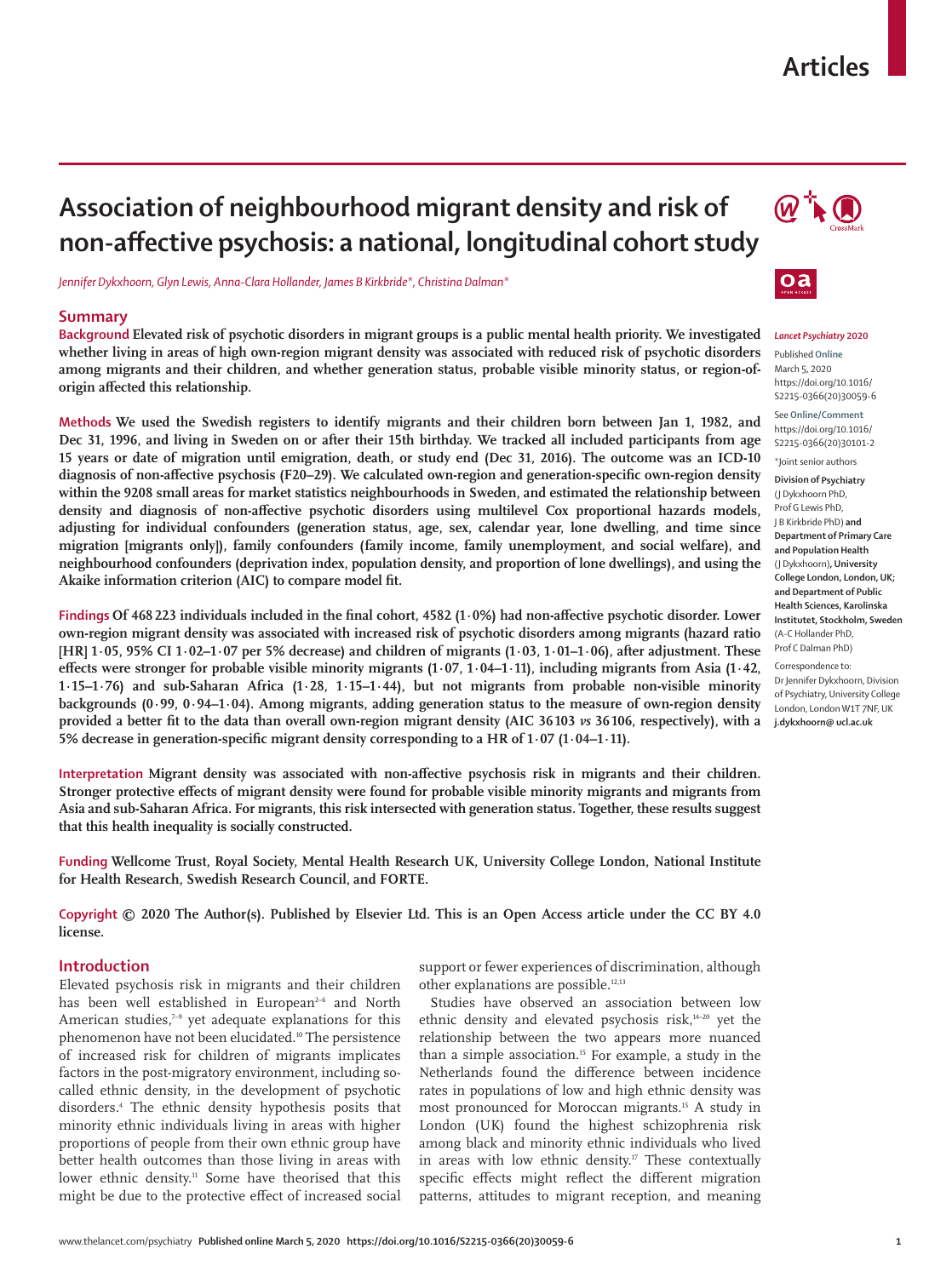#### **Research in context**

#### **Evidence before this study**

Ethnic density—ie, the proportion of people from one's own ethnic group living in the immediate neighbourhood—has been proposed as a protective factor for psychotic disorders, but longitudinal evidence on this issue is sparse. We searched PubMed for studies published up to July 1, 2019, that measured the impact of ethnic density on psychotic disorders, using the terms "psychotic disorder\*", "schizophrenia", "migrant density", "ethnic density." We identified 11 studies mostly published from cross-sectional studies in the UK or the Netherlands. While several studies suggested an overall association between greater ethnic density and reduced risk of psychotic disorders, this has not been shown for all ethnic groups. Only one set of studies from Denmark have considered whether ethnic density is longitudinally associated with non-affective psychotic disorders, finding an association for children of migrants but not migrants. Large, longitudinal, nationwide studies are required to determine whether these effects differ by generation status (ie, migrants versus their children), region of origin, visible minority status, or type of migrant density (ie, overall own-region migrant density or generation-specific own-region density).

#### **Added value of this study**

To our knowledge, this is the largest study to date investigating this issue, incorporating multilevel survival analysis to precisely model small area effects on psychosis risk. We show

attached to ethnic identities in different contexts.<sup>21</sup> Fewer studies have looked at migrant density. One study found a surprising association between migrant density and later risk of non-affective psychotic disorders among children of migrants but not among migrants.<sup>1</sup> These findings indicate that the effect of migrant density on psychosis risk might vary by region of origin, ethnicity, probable visible minority status, or generation status; it is not yet clear what is underlying the observed patterns.

While it is likely that a broad range of factors underlie the migrant density effect, a plausible pathway by which migrant density affects psychotic disorder rates in migrants and their children could be through visible minority status. Those living in areas of low own-region migrant density might perceive themselves as different from others in their social environment, contributing to a sense of social exclusion, higher levels of social stress, and more frequent experiences of discrimination.<sup>21,22</sup> On the basis of these theories, we hypothesised that the migrant density effect would be more pronounced in probable visible minority than non-visible minority migrants.

While both migrants and their children might share visible minority status and could be subject to discriminatory experiences in the host country, it is probable that children of migrants have higher linguistic and cultural fluency in the host country. By contrast, consistently increased risks of later psychotic disorders for migrants and children of migrants in neighbourhoods with lower own-region migrant density at age 15 years. This effect was particularly pronounced among probable visible minority migrant groups, including migrants from Asia and sub-Saharan Africa. We found no evidence for a migrant density effect for migrants or their children from other regions. Generationspecific migrant density was more strongly associated with psychosis risk in migrants, overall.

#### **Implications of all the available evidence**

Our longitudinal study strengthens earlier cross-sectional research by showing that own-group migrant density has stronger protective effects on non-affective psychosis risk for probable visible minority migrants. These effects were present for both migrants and their children, but were more pronounced by generation-specific density among migrants. Previous research has highlighted that ethnic density might be less important for some groups—eg, the black Caribbean population in the UK—than ethnic integration with respect to psychosis risk. This new evidence suggests that ethnic and migrant density might have intersectional effects with other factors involved in shaping psychosis risk. This research can be used to elucidate the pathways by which inequalities in mental health might be socially constructed, and creates an opportunity for public mental health intervention.

first-generation migrants might rely on networks of individuals from the same region of origin who share language or cultural practices for social support, information, and connection to resources. Furthermore, neighbourhoods with high migrant density might be more likely to have culturally sensitive health and social services and access to religious facilities, ethnic foods, and cultural programmes. Thus, we hypothesised that the risk of psychotic disorders would be elevated for both migrants and their children living in areas of low migrant density, but that this effect would be more pronounced for migrants.

Here, we used prospectively collected registry data on a nationwide cohort in Sweden to examine how neighbourhood migrant density might influence subsequent risk of psychotic disorders, with consideration for the impact of generation status, probable visible minority status, and region of origin on the strength of this relationship.

#### **Methods**

#### **Study design and population**

This cohort study used data from Psychiatry Sweden, a comprehensive register linkage developed for mental health research<sup>23</sup> that provides nationwide data on the entire population living in Sweden since 1920. It links together several registers, including those of most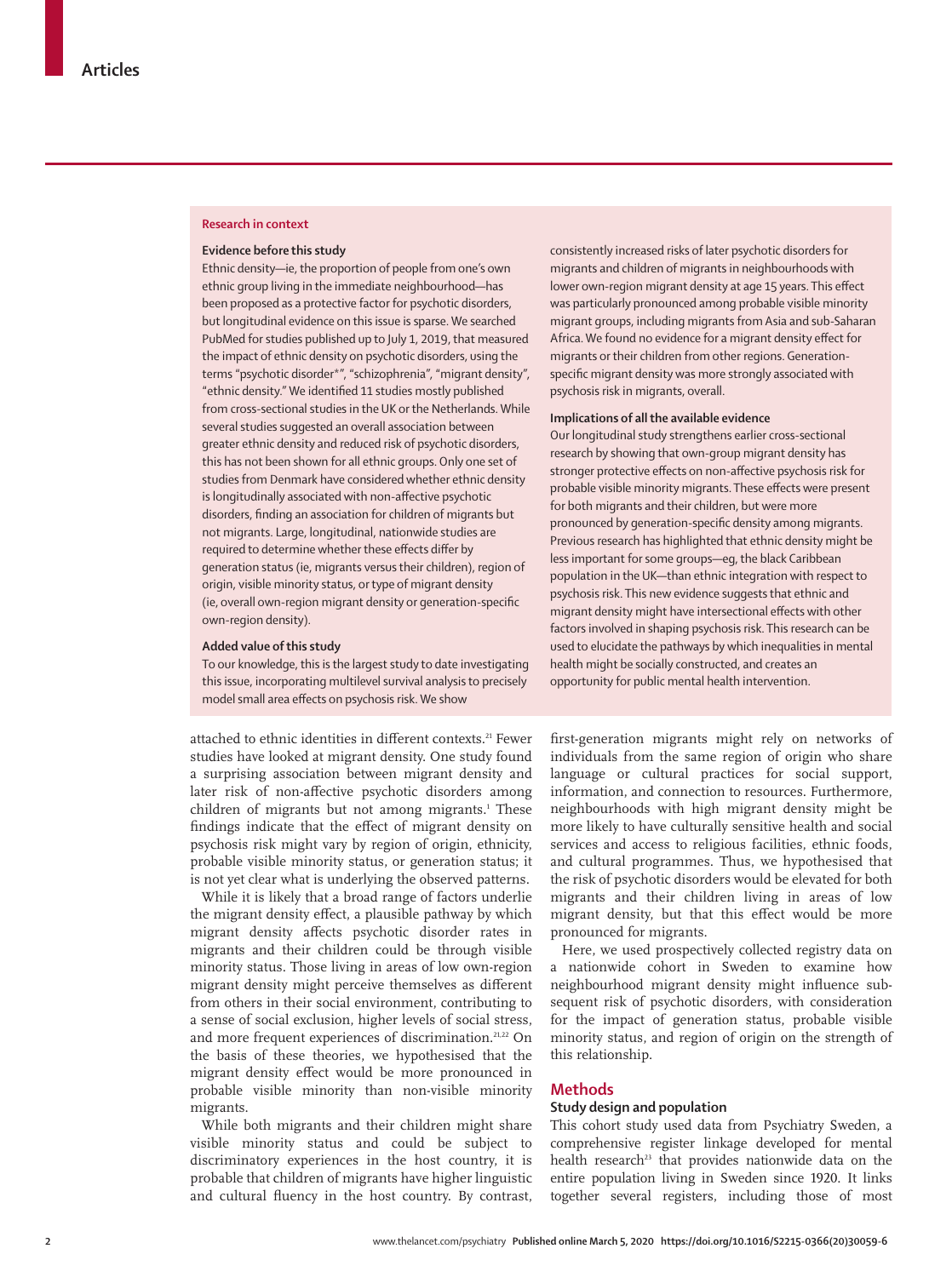relevance here: the Register of the Total Population, the immigration and emigration register (known as STATIV), the Multi-Generation register, and the National Patient Register. The registers include all people living in Sweden, including immigrants from the time they are granted permanent residency rights. We identified all migrants (ie, individuals born outside of Sweden) and children of migrants (ie, individuals born in Sweden with at least one migrant parent) born between Jan 1, 1982, and Dec 31, 1996, and living in Sweden on or after their 15th birthday. Individuals were tracked from their 15th birthday or immigration to Sweden after age 15 years (earliest possible date: Jan 1, 1997) until emigration, death, or the end of the study period (Dec 31, 2016). We excluded temporary visitors and those without a residency permit, including asylum seekers and undocumented migrants; participants missing parental information, family income, and employment status; participants missing neighbourhood information at cohort entry or in the following year (to allow for register data to be updated by Statistics Sweden); and participants with an ICD-10 diagnosis of non-affective psychosis (F20–29) before their 15th birthday.

### **Outcomes**

Our outcome was an ICD-10 diagnosis of non-affective psychosis (F20–29) recorded in the National Patient Register. Date of cohort exit was defined as the date of first diagnosis from age 15 years or older, as this corresponds with the age of onset for psychotic disorders after which psychotic disorders can be reliably captured by diagnostic criteria in the Swedish health-care system.<sup>24</sup>

### **Exposures**

We estimated own-region migrant density for migrants and their children by using the 9208 small areas for market statistics (SAMS) neighbourhoods maintained by Statistics Sweden; the median population size of a SAMS neighbourhood in 2011 was 726 people (IQR 312–1378). We determined the total population in each neighbourhood by migrant status and region of origin, and estimated SAMS area-level characteristics including our migrant density exposures. We considered the SAMS neighbourhoods in which migrants lived at age 15 years or after immigration to Sweden, if later. Full details on how we derived our migrant density variables are given in the appendix (p 2).

We considered eight regions of origin: Nordic, Europe (excluding Nordic countries), Asia, Oceania, Middle East and north Africa, sub-Saharan Africa, North America (including Mexico), and South America. We included two additional categories—mixed migrant or Swedish migrant—for children of migrants where patients were from different regions: children of migrants were classified as Swedish migrant if they had one Swedish parent and one migrant parent, or were classified as mixed migrant if they had two migrant parents from different regions.



#### *Figure:* **Study profile**

We estimated two migrant density exposures: overall own-region migrant density and generation-specific ownregion migrant density. Overall own-region migrant density was estimated as the percentage of the neighbourhood total population from the same region of origin as the migrants in question, including both migrants and children of migrants. For example, for a migrant (or child of migrant) from Asia, this would be the proportion of the neighbourhood population who were either migrants or children of migrants from Asia. Generation-specific migrant density was restricted to the proportion of people from each participant's own region and generation status (ie, migrant or children of migrant). For example, for a migrant from Asia, this would be the proportion of the neighbourhood population who were also migrants from Asia; for children of migrants from Asia, this would be the proportion of the neighbourhood population who were also children of migrants from Asia. For both exposures, we calculated quintiles of migrant density and a continuous measure (5% change).

Probable visible minority density combined those from Asia, the Middle East and north Africa, sub-Saharan Africa, and South America, and probable non-visible minorities were individuals from Nordic countries, Europe, Oceania, and North America. Our classification of participants according to this definition of probable visible minority status was based on our understanding of the majority ethnicities in each participant's region of origin. We expressed this as 5% change in the proportion of the neighbourhood population who were probable visible minorities.

See **Online** for appendix

#### **Covariates**

We included several individual and family covariates: sex, age, calendar year, generation status, lone dwelling, time since migration (migrants only), family disposable income quintile, receipt of social welfare, and family unemployment (of all family members in the same household). Age was modelled as a time-varying covariate because risk of psychotic disorders varies substantially by age,<sup>25</sup> and all other covariates were included as fixed covariates. Any household with only one individual registered at cohort entry was considered a lone dwelling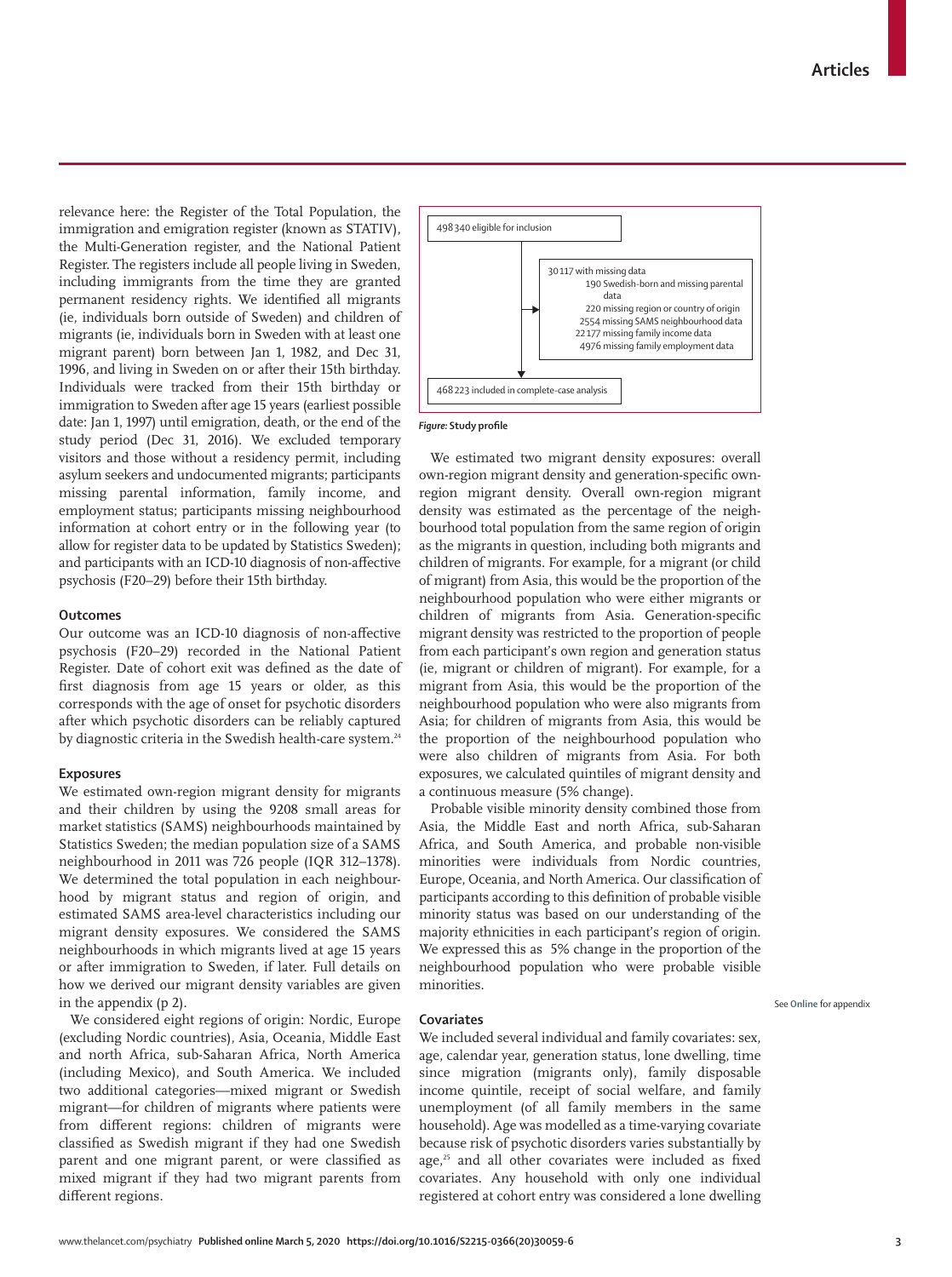|                                                                                                                                                                         | Migrants (n=268 686)      |              |                            | Children of migrants (n=199537)          |                     |                            |  |
|-------------------------------------------------------------------------------------------------------------------------------------------------------------------------|---------------------------|--------------|----------------------------|------------------------------------------|---------------------|----------------------------|--|
|                                                                                                                                                                         | Percentage of<br>migrants | Cases*       | Person-years in<br>dataset | Percentage of<br>children of<br>migrants | $\text{Cases}^*$    | Person-years in<br>dataset |  |
| Non-affective psychosis                                                                                                                                                 |                           |              |                            |                                          |                     |                            |  |
| Yes                                                                                                                                                                     | 0.9%                      | 2468         | 17902                      | 1.1%                                     | 2114                | 17374                      |  |
| No                                                                                                                                                                      | 99.1%                     | 266218       | 2585051                    | 98.9%                                    | 197423              | 2398031                    |  |
| Sex                                                                                                                                                                     |                           |              |                            |                                          |                     |                            |  |
| Female                                                                                                                                                                  | 49.2%                     | 845 (34.2%)  | 1281490                    | 48.6%                                    | 752 (35.6%)         | 1170667                    |  |
| Male                                                                                                                                                                    | 50.8%                     | 1623 (65.8%) | 1321463                    | 51.4%                                    | 1362 (64.4%)        | 1244738                    |  |
| Date of birth                                                                                                                                                           |                           |              |                            |                                          |                     |                            |  |
| 1982-86                                                                                                                                                                 | 52.6%                     | 1358 (55%)   | 1450168                    | 25.8%                                    | 776 (36.7%)         | 881907                     |  |
| 1987-92                                                                                                                                                                 | 31.2%                     | 790 (32%)    | 823312                     | 34.0%                                    | 801 (37.9%)         | 861980                     |  |
| 1993-96                                                                                                                                                                 | 16.3%                     | 320 (13%)    | 329473                     | 40.2%                                    | 537 (25.4%)         | 671518                     |  |
| Region <sup>†</sup>                                                                                                                                                     |                           |              |                            |                                          |                     |                            |  |
| Nordic‡                                                                                                                                                                 | 7.7%                      | 103 (4.2%)   | 131882                     | 28.7%                                    | 644 (30.5%)         | 766149                     |  |
| Europe                                                                                                                                                                  | 31.8%                     | 693 (28.1%)  | 880211                     | 13.5%                                    | 270 (12.8%)         | 310934                     |  |
| Asia                                                                                                                                                                    | 16.4%                     | 297 (12%)    | 365971                     | 4.1%                                     | 61(2.9%)            | 92699                      |  |
| Oceania                                                                                                                                                                 | 0.4%                      | $3(0.1\%)$   | 7648                       | 0.0%                                     | $\mathsf{O}\xspace$ | 62                         |  |
| Middle East and north Africa                                                                                                                                            | 27.3%                     | 693 (28.1%)  | 796928                     | 20.9%                                    | 349 (16.5%)         | 471962                     |  |
| Sub-Saharan Africa                                                                                                                                                      | 10.5%                     | 550 (22.3%)  | 261899                     | 3.8%                                     | 127 (6%)            | 72516                      |  |
| North America                                                                                                                                                           | 2.5%                      | 50 (2%)      | 55558                      | 0.3%                                     | 6(0.3%)             | 6338                       |  |
| South America                                                                                                                                                           | 3.4%                      | 79 (3.2%)    | 102857                     | 3.5%                                     | 66 (3.1%)           | 84025                      |  |
| Swedish migrant                                                                                                                                                         | $\ldots$                  | $\ddots$     | $\ldots$                   | 18.9%                                    | 390 (18.4%)         | 456995                     |  |
| Mixed migrant                                                                                                                                                           | $\ldots$                  | ٠.           |                            | 6.4%                                     | 201 (9.5%)          | 153726                     |  |
| <b>Family income</b>                                                                                                                                                    |                           |              |                            |                                          |                     |                            |  |
| Quintile 1 (lowest)                                                                                                                                                     | 49.1%                     | 848 (34.4%)  | 958143                     | 4.1%                                     | 99 (4.7%)           | 80303                      |  |
| Quintile 2                                                                                                                                                              | 15.1%                     | 422 (17.1%)  | 432327                     | 13.6%                                    | 388 (18.4%)         | 315374                     |  |
| Quintile 3                                                                                                                                                              | 19.2%                     | 650 (26.3%)  | 640135                     | 25.6%                                    | 671 (31.7%)         | 685210                     |  |
| Quintile 4                                                                                                                                                              | 11.3%                     | 386 (15.6%)  | 398985                     | 29.8%                                    | 582 (27.5%)         | 727617                     |  |
| Quintile 5 (highest)                                                                                                                                                    | 5.3%                      | 162(6.6%)    | 173363                     | 24.0%                                    | 374 (17.7%)         | 606 902                    |  |
| Family receiving social welfare                                                                                                                                         |                           |              |                            |                                          |                     |                            |  |
| Yes                                                                                                                                                                     | 34.4%                     | 1299 (52.6%) | 1090802                    | 16.9%                                    | 573 (27.1%)         | 405858                     |  |
| No                                                                                                                                                                      | 65.6%                     | 1169 (47.4%) | 1512152                    | 83.1%                                    | 1541 (72.9%)        | 2009547                    |  |
| <b>Family unemployment</b>                                                                                                                                              |                           |              |                            |                                          |                     |                            |  |
| Yes                                                                                                                                                                     | $10-4%$                   | 365 (14.8%)  | 393276                     | 24.8%                                    | 608 (28.8%)         | 624504                     |  |
| No                                                                                                                                                                      | 89.6%                     | 2103 (85.2%) | 2209677                    | 75.2%                                    | 1506 (71.2%)        | 1790901                    |  |
| Own-region migrant density                                                                                                                                              |                           |              |                            |                                          |                     |                            |  |
| Quintile 1 (lowest)                                                                                                                                                     | 19.2%                     | 604 (24.5%)  | 510823                     | 15.5%                                    | 391 (18.5%)         | 374540                     |  |
| Quintile 2                                                                                                                                                              | 18.8%                     | 474 (19.2%)  | 494666                     | 22.4%                                    | 462 (21.9%)         | 544363                     |  |
| Quintile 3                                                                                                                                                              | 19.4%                     | 409 (16.6%)  | 472935                     | 22.2%                                    | 447 (21.1%)         | 531915                     |  |
| Quintile 4                                                                                                                                                              | 20.7%                     | 464 (18.8%)  | 522679                     | 20.8%                                    | 420 (19.9%)         | 515082                     |  |
| Quintile 5 (highest)                                                                                                                                                    | 21.9%                     | 517 (20.9%)  | 601851                     | 19.1%                                    | 394 (18.6%)         | 449505                     |  |
| Generation-specific migrant density§                                                                                                                                    |                           |              |                            |                                          |                     |                            |  |
| Quintile 1 (lowest)                                                                                                                                                     | 16.2%                     | 524 (21.2%)  | 431697                     | 20.0%                                    | 477 (22.6%)         | 469565                     |  |
| Quintile 2                                                                                                                                                              | 20.3%                     | 498 (20-2%)  | 507747                     | 20.0%                                    | 399 (18.9%)         | 480988                     |  |
| Quintile 3                                                                                                                                                              | 20.9%                     | 478 (19.4%)  | 533552                     | 20.0%                                    | 404 (19.1%)         | 491161                     |  |
| Quintile 4                                                                                                                                                              | 21.3%                     | 460 (18.6%)  | 550091                     | 20.0%                                    | 415 (19.6%)         | 491463                     |  |
| Quintile 5 (highest)                                                                                                                                                    | 21.3%                     | 508 (20.6%)  | 579867                     | 20.0%                                    | 419 (19.8%)         | 482228                     |  |
| *Percentages are given on number of cases. †Region of birth for migrants and region of parental birth for children of migrants. ‡Includes children of migrants with one |                           |              |                            |                                          |                     |                            |  |

Nordic-born parent and one Swedish-born parent. §Migrants from same region or children of migrants from same parental region.

*Table 1:* **Individual-level and neighbourhood-level sociodemographic characteristics**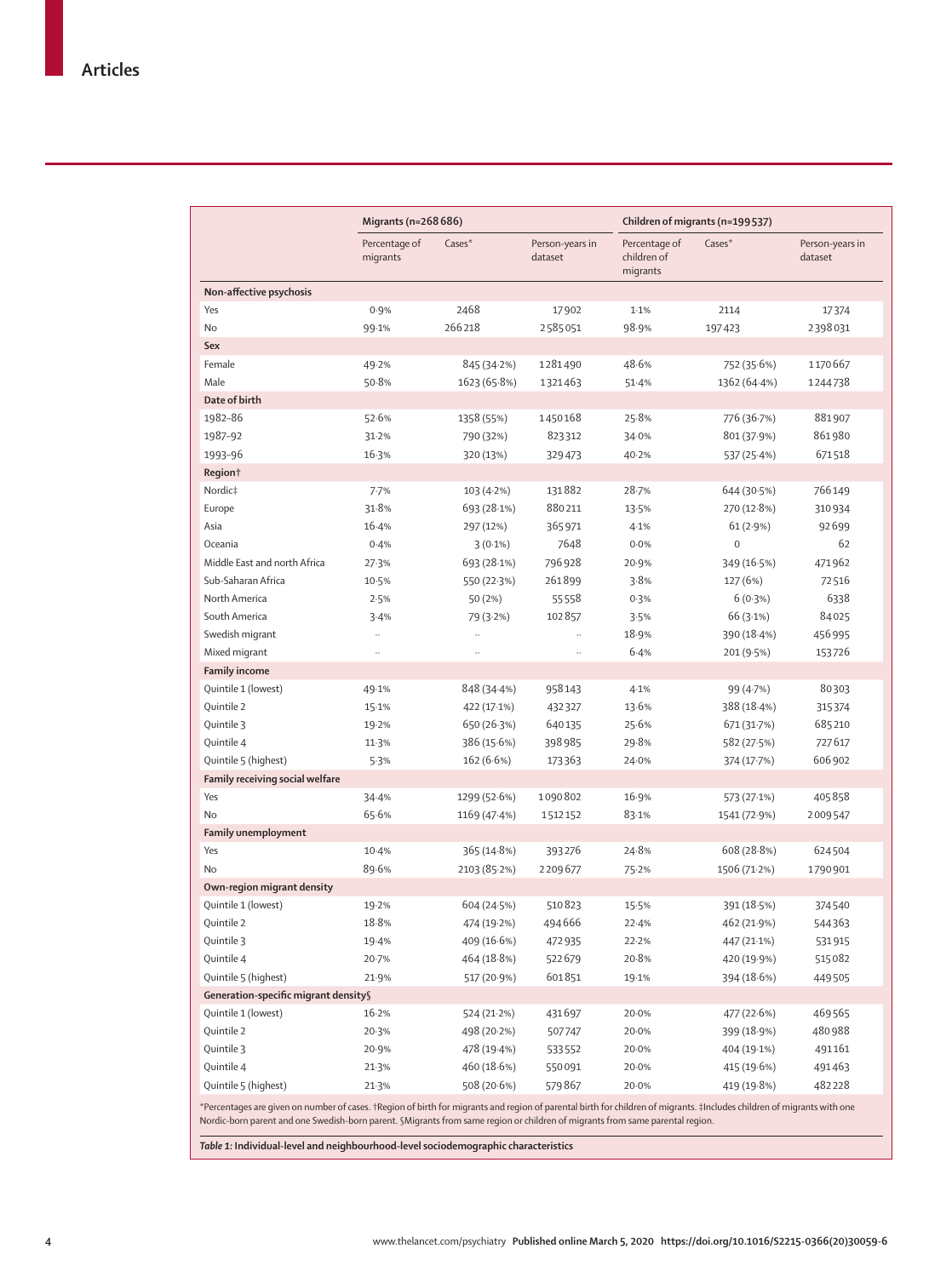household. Disposable family income quintiles were calculated on the basis of the total population in each year, and families were categorised from quintile 1 (lowest) to quintile 5 (highest). Each individual was assigned their familial income quintile in the year of their cohort entry. Familial receipt of social welfare and unemployment status were defined as binary variables (receiving social welfare benefits *vs* not receiving and any family member unemployed *vs* employed, respectively).

For each neighbourhood, for each year, we calculated population density (people per km²), proportion of lone dwelling households, and a deprivation index score. The deprivation score was generated by calculating the proportion of each neighbourhood which was low income, unemployed, receiving social welfare, or convicted of a criminal offence. These proportions were standardised and summed to create quintiles of deprivation from quintile 1 (least deprived) to quintile 5 (most deprived). Participants were assigned values of these neighbourhood covariates in their year of cohort entry, as for the migrant density variables above.

## **Statistical analysis**

We inspected the level of missingness in the data, which was low (6·0%) overall and therefore conducted a complete-case analysis, as it was expected to produce unbiased results.29 We used multilevel Cox proportional hazards regression, accounting for the hierarchical structure of the data (participants were nested within neighbourhoods). We used Mestreg in Stata to fit a random-effects Weibull model with normally distributed random effects, which allowed the baseline hazard to vary across neighbourhoods.

The null model, without fixed effects, was fitted to quantify the variation in the baseline hazard for psychosis attributable to the neighbourhood level, assessed via Wald χ² tests. Next, we fitted an unadjusted model including each migrant density exposure separately as a predictor of psychosis incidence. We then adjusted for individual confounders (generation status, age, sex, calendar year, lone dwelling, and time since migration [migrants only]), family confounders (family income, family unemployment, and social welfare), and neighbourhood confounders (deprivation index, population density, and proportion of lone dwellings) in separate models, before fitting a fully adjusted model. To investigate whether overall own-region migrant density or generation-specific migrant density fitted the data better for migrants and children of migrants, we estimated stratified fully adjusted models for migrants and children of migrants separately. The Akaike information criterion (AIC) was calculated to compare model fit, where better fit was indicated by lower scores. We then investigated whether own-region migrant density had a different effect on psychosis risk by probable visible minority status. Finally, we accounted for region of origin to ensure our density measures were not merely a proxy for region. We adjusted our models for region and

|                                                                                                                                                                                                                                                                                                                                                                                                                                                                            | Hazard ratio (95% CI)   | <b>AIC</b> |  |  |  |
|----------------------------------------------------------------------------------------------------------------------------------------------------------------------------------------------------------------------------------------------------------------------------------------------------------------------------------------------------------------------------------------------------------------------------------------------------------------------------|-------------------------|------------|--|--|--|
| Unadjusted                                                                                                                                                                                                                                                                                                                                                                                                                                                                 |                         | 72817      |  |  |  |
| Quintile 1 (lowest)                                                                                                                                                                                                                                                                                                                                                                                                                                                        | $1.35(1.23 - 1.48)^*$   |            |  |  |  |
| Ouintile 2                                                                                                                                                                                                                                                                                                                                                                                                                                                                 | $1.07(0.97 - 1.18)$     |            |  |  |  |
| Quintile 3                                                                                                                                                                                                                                                                                                                                                                                                                                                                 | $1.01(0.92 - 1.12)$     |            |  |  |  |
| Quintile 4                                                                                                                                                                                                                                                                                                                                                                                                                                                                 | $1.00(0.91 - 1.11)$     |            |  |  |  |
| Quintile 5 (highest)                                                                                                                                                                                                                                                                                                                                                                                                                                                       | 1(ref)                  |            |  |  |  |
| Individual-adjusted and family-<br>adjusted                                                                                                                                                                                                                                                                                                                                                                                                                                |                         | 72767      |  |  |  |
| Quintile 1 (lowest)                                                                                                                                                                                                                                                                                                                                                                                                                                                        | $1.35(1.23 - 1.48)^{*}$ |            |  |  |  |
| Quintile 2                                                                                                                                                                                                                                                                                                                                                                                                                                                                 | $1.13(1.03 - 1.24)^{*}$ |            |  |  |  |
| Quintile 3                                                                                                                                                                                                                                                                                                                                                                                                                                                                 | $1.10(0.99 - 1.21)$     |            |  |  |  |
| Quintile 4                                                                                                                                                                                                                                                                                                                                                                                                                                                                 | $1.05(0.96 - 1.16)$     |            |  |  |  |
| Quintile 5 (highest)                                                                                                                                                                                                                                                                                                                                                                                                                                                       | 1(ref)                  | $\ddotsc$  |  |  |  |
| Neighbourhood-adjusted only                                                                                                                                                                                                                                                                                                                                                                                                                                                |                         | 72715      |  |  |  |
| Quintile 1 (lowest)                                                                                                                                                                                                                                                                                                                                                                                                                                                        | $1.60(1.44 - 1.77)*$    |            |  |  |  |
| Quintile 2                                                                                                                                                                                                                                                                                                                                                                                                                                                                 | $1.26(1.13 - 1.40)^{*}$ |            |  |  |  |
| Quintile 3                                                                                                                                                                                                                                                                                                                                                                                                                                                                 | $1.17(1.05-1.30)^{*}$   |            |  |  |  |
| Quintile 4                                                                                                                                                                                                                                                                                                                                                                                                                                                                 | $1.12(1.01 - 1.24)^{*}$ |            |  |  |  |
| Quintile 5 (highest)                                                                                                                                                                                                                                                                                                                                                                                                                                                       | $1$ (ref)               |            |  |  |  |
| Fully adjusted                                                                                                                                                                                                                                                                                                                                                                                                                                                             | $\ddot{\phantom{a}}$    | 69952      |  |  |  |
| Quintile 1 (lowest)                                                                                                                                                                                                                                                                                                                                                                                                                                                        | $1.36(1.22 - 1.52)^{*}$ |            |  |  |  |
| Quintile 2                                                                                                                                                                                                                                                                                                                                                                                                                                                                 | $1.14(1.03 - 1.27)^{*}$ |            |  |  |  |
| Quintile 3                                                                                                                                                                                                                                                                                                                                                                                                                                                                 | $1.11(1.00-1.23)$       |            |  |  |  |
| Quintile 4                                                                                                                                                                                                                                                                                                                                                                                                                                                                 | $1.07(0.96 - 1.18)$     |            |  |  |  |
| Quintile 5 (highest)                                                                                                                                                                                                                                                                                                                                                                                                                                                       | 1(ref)                  |            |  |  |  |
| Per 5% decrease in density                                                                                                                                                                                                                                                                                                                                                                                                                                                 |                         |            |  |  |  |
| Unadjusted                                                                                                                                                                                                                                                                                                                                                                                                                                                                 | $1.03(1.02 - 1.05)^{*}$ | 72799      |  |  |  |
| Individual-adjusted only                                                                                                                                                                                                                                                                                                                                                                                                                                                   | $1.02 (1.01 - 1.04)^*$  | 69964      |  |  |  |
| Neighbourhood-adjusted<br>only                                                                                                                                                                                                                                                                                                                                                                                                                                             | $1.07(1.05 - 1.09)^{*}$ | 72741      |  |  |  |
| Fully adjusted <sup>+</sup>                                                                                                                                                                                                                                                                                                                                                                                                                                                | $1.05(1.03 - 1.06)^{*}$ | 69957      |  |  |  |
| Models were adjusted for individual and family confounders (generation status,<br>age, sex, calendar year, lone dwelling, family income, social welfare, family<br>unemployment, and time since migration [migrants only]) or neighbourhood<br>confounders (deprivation index, population density, and proportion of lone<br>dwellings). Fully adjusted estimates include individual, family, and<br>neighbourhood confounders. AIC=Akaike information criterion. *p<0.05. |                         |            |  |  |  |

calculated region-specific migrant density effects in a supplemental analysis.

We present descriptive statistics of the cohort, including percentages and median (IQR), and the Pearson correlation coefficient to compare correlation between migrant density measures. We also report unadjusted and adjusted hazard ratios (HRs) with 95% CIs. We used Stata (version 15.1) for all analyses.

#### **Role of the funding source**

**region migrant density**

The funders of the study had no role in study design, data collection, data analysis, data interpretation, or writing of the report. The corresponding author had full access to all the data in the study and had final responsibility for the decision to submit for publication.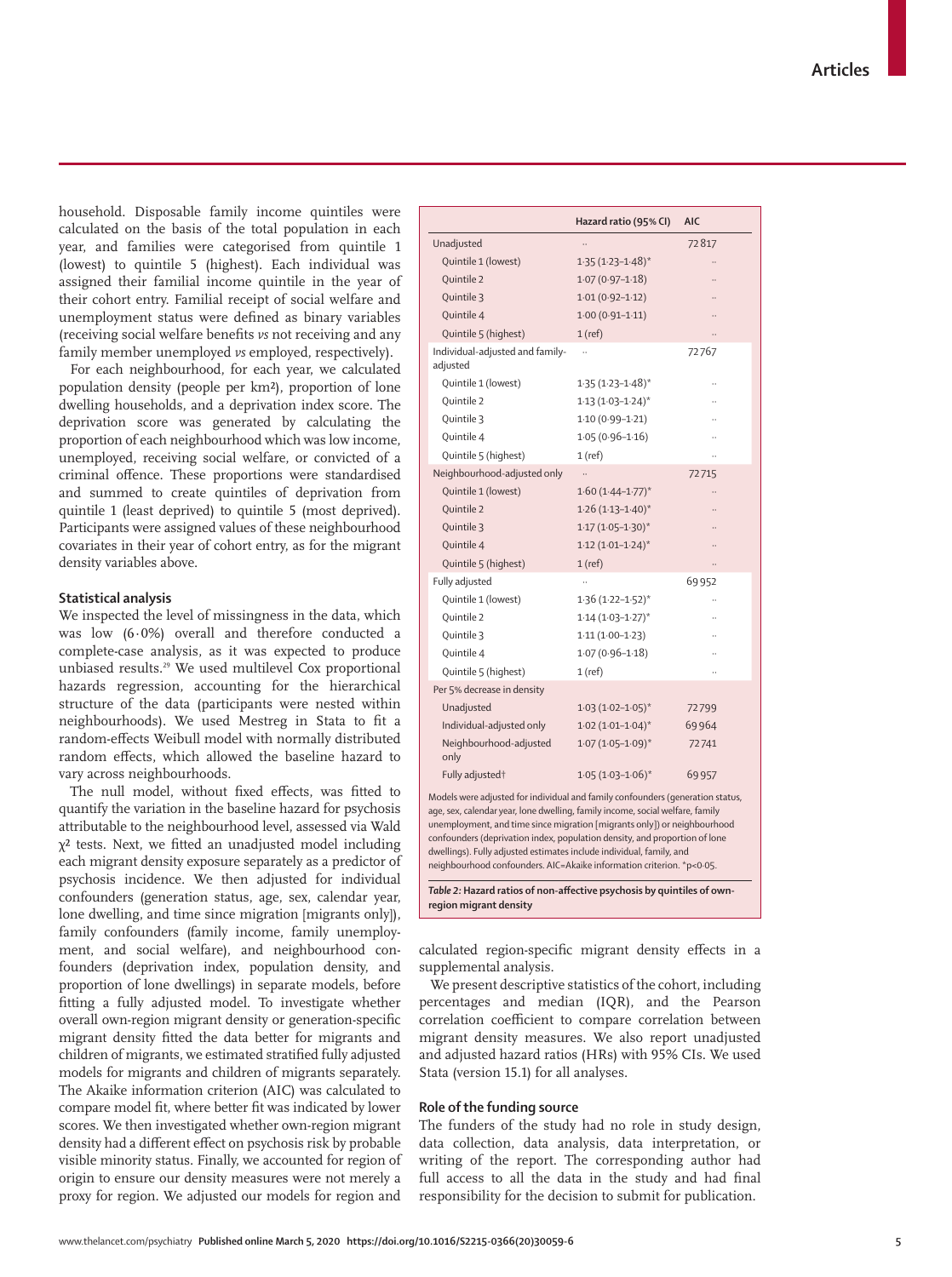|                                                                         | <b>Migrants</b>                     |           | <b>Children of migrants</b>       |       |  |  |
|-------------------------------------------------------------------------|-------------------------------------|-----------|-----------------------------------|-------|--|--|
|                                                                         | Adjusted hazard ratio<br>$(95%$ CI) | AIC       | Adjusted hazard ratio<br>(95% CI) | AIC.  |  |  |
| Own-region migrant density                                              | $\ddotsc$                           | 36110     | $\ldots$                          | 33307 |  |  |
| Quintile 1 (lowest)                                                     | $1.37(1.17 - 1.59)^{*}$             |           | $1.28(1.10-1.49)^{*}$             |       |  |  |
| Quintile 2                                                              | $1.17(1.00-1.36)$                   |           | $1.10(0.95 - 1.28)$               |       |  |  |
| Quintile 3                                                              | $1.12(0.97-1.30)$                   |           | $1.08(0.93 - 1.25)$               |       |  |  |
| Quintile 4                                                              | $1.13(0.99 - 1.30)$                 |           | $1.01(0.87 - 1.17)$               |       |  |  |
| Quintile 5 (highest)                                                    | $1$ (ref)                           |           | $1$ (ref)                         |       |  |  |
| Per 5% decrease                                                         | $1.05(1.02 - 1.07)^{*}$             | 36106     | $1.03(1.01-1.06)$ *               | 33307 |  |  |
| Generation-specific own-<br>region migrant density                      |                                     | 36102     | $\ldots$                          | 33311 |  |  |
| Quintile 1 (lowest)                                                     | $1.42$ $(1.21 - 1.67)^*$            | $\ldots$  | $1.16(1.01 - 1.34)^{*}$           |       |  |  |
| Quintile 2                                                              | $1.17(1.01 - 1.37)^{*}$             |           | $0.96(0.84 - 1.11)$               |       |  |  |
| Ouintile 3                                                              | $1.12(0.96-1.29)$                   |           | $1.00(0.87 - 1.15)$               |       |  |  |
| Quintile 4                                                              | $1.04(0.90 - 1.20)$                 | $\ldots$  | $1.02(0.89 - 1.18)$               |       |  |  |
| Quintile 5 (highest)                                                    | $1$ (ref)                           | $\cdot$ . | $1$ (ref)                         |       |  |  |
| Per 5% decrease                                                         | $1.07(1.04 - 1.11)^{*}$             | 36103     | $1.03(0.97 - 1.09)$               | 33313 |  |  |
| Own-region migrant density by visible minority status (per 5% decrease) |                                     |           |                                   |       |  |  |
| Probable visible minorities 1.07 (1.04-1.11)*                           |                                     |           | $1.04(1.00-1.08)$                 |       |  |  |
| Probable non-visible<br>minorities                                      | $0.99(0.94 - 1.04)$                 |           | $0.99(0.96 - 1.03)$               |       |  |  |

Hazard ratios are adjusted for individual and family confounders (age, sex, lone dwelling, family income, social welfare, family unemployment, and time since migration [migrants only]) and neighbourhood confounders (deprivation index, population density, and proportion of lone dwellings). AIC=Akaike information criterion. \*p<0·05.

*Table 3:* **Fully adjusted hazard ratios of non-affective psychotic disorders and migrant density, by generation status**

## **Results**

498340 participants were eligible for inclusion, of whom 30117 had missing data. Most missing data regarded family income, with 4·5% of participants missing family income information (figure; appendix p 3).

468223 individuals were included in the final cohort for our complete-case analysis (figure): 268686 (57·4%) were migrants and 199537 (42·6%) were children of migrants. The cohort included 4582 cases (1·0%) of non-affective psychotic disorder with 5·0 million person-years of follow-up. The largest group of migrants were from Europe, excluding Nordic countries, whereas the largest proportion of children of migrants were of Nordic origin (table 1).

Levels of neighbourhood migrant density varied by neighbourhood, participant region of origin, and generation status. Overall, median own-region migrant density was 6·4% (IQR 3·0–13·0; range 0·0–80·0; appendix p 4). The range of possible values of own-region density varied by region of origin. For migrants and children of migrants from Oceania, the maximum neighbourhood own-region density was 1·8%, whereas those from the Middle East and north Africa could live in a neighbourhood with up to 80·0% of the neighbourhood from the same region of origin.

 Separated by generation status, median neighbourhood own-region migrant density was 4·9% (IQR 2·2–10·6; range  $0.0-58.7$ ) for migrants and  $3.4\%$  (1.5-5.6;  $0.0-35.5$ ) for children of migrants (appendix p 4).

A null multilevel Cox regression model showed that some of the variance in psychosis rates was explained by neighbourhood-level clustering (Wald χ² p=0**·**0001; appendix p 4), justifying use of a multilevel approach for this analysis. The unadjusted estimates showed that each 5% decrease in own-region migrant density was accompanied by a 3% increase in risk of developing psychotic disorders (HR 1·03, 95% CI 1·02–1·05; table 2). After adjustment for individual, family, and neighbourhood confounders, the effect remained, such that a 5% decrease in own-region migrant density corresponded to a 5% increase in psychosis risk (1·05, 1·03–1·06; table 2). When investigated by quintiles of migrant density, both unadjusted and adjusted estimates showed an increase in risk of psychotic disorders as own-region migrant density decreased (table 2).

The correlation between own-region migrant density and generation-specific migrant density was high (correlation  $0.90$ ), and there was a similar pattern of risk for migrants regardless of the measure used (table 3). A 5% decrease in own-region density corresponded to a 5% elevation in risk of non-affective psychosis in migrants (HR 1·05, 95% CI 1·02–1·07) whereas a 5% decrease in generation-specific density corresponded to a 7% elevation (1·07, 1·04–1·11; table 3). Among children of migrants, a 5% decrease in own-region density corresponded to a 3% increase in risk  $(1.03, 1.01-1.06)$ . When comparing the model fit for these two measures of migrant density, we found that the generation-specific measure described the data better for migrants, with a lower AIC, but that the own-region measure performed better for children of migrants (table 3).

Among probable visible minority individuals, the risk of psychosis increased by 7% per 5% decrease in ownregion migrant density (HR  $1.07$ ,  $95\%$  CI  $1.04-1.09$ ) for migrants and children of migrants combined. There was no evidence of an increase in risk of psychosis diagnosis among non-visible minority migrants (1·00, 0·97–1·02). The increased risk for probable visible minority individuals was slightly stronger among migrants than children of migrants (table 3).

When region was added to the fully adjusted analysis, the point estimates for migrant density effect followed a similar pattern, but precision was lower and 95% CIs overlapped unity (appendix p 5). In the region-adjusted model, there was evidence of a null effect among children of migrants (HR 1·00, 95% CI 0·97–1·03).

We observed differences in the migrant density effect by region of origin. We found increased risk of nonaffective psychosis for migrants from Asia and sub-Saharan Africa in areas of lower migrant density (table 4), but no evidence of a migrant density effect for other migrant groups or for children of migrants from any specific region; however, we cannot exclude uncertainty due to low power in some subgroups.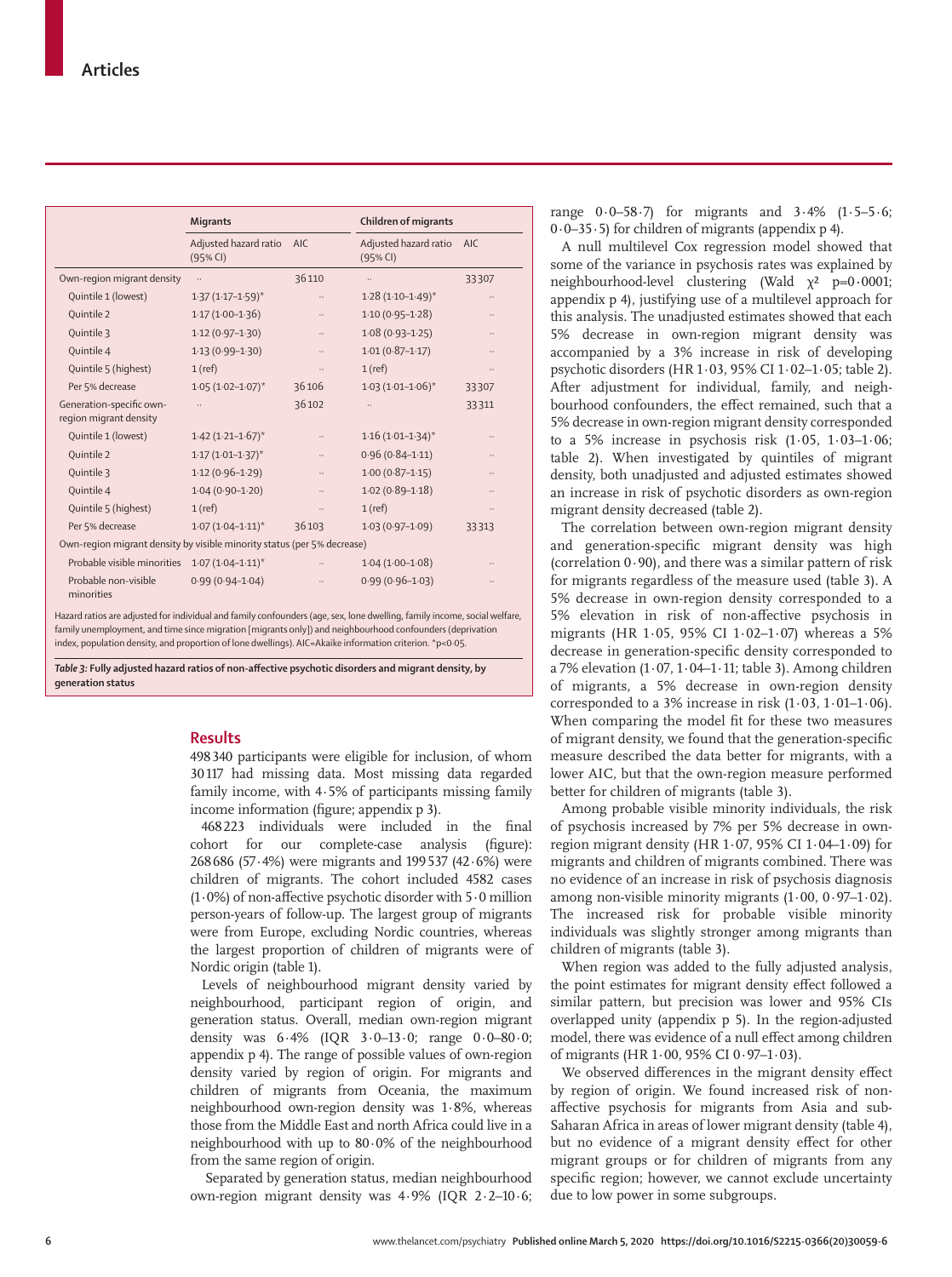### **Discussion**

In this national, longitudinal cohort study, we showed that risk of non-affective psychotic disorder among migrants in Sweden increased as neighbourhood ownregion migrant density decreased. We found this effect for both migrants and children of migrants. The impact of own-region migrant density was more pronounced for probable visible minority individuals than probable nonvisible minority migrants. Additionally, we showed that consideration of generational migrant density status (ie, migrants or children of migrants) was important for migrants, but overall own-region migrant density described the data better for children of migrants.

Our findings should be considered in the context of several limitations. First, we had no information on ethnicity, which is not routinely collected in Swedish registers. We used region of origin to estimate migrant density, which might not align with an individual's selfreported ethnicity.26–28 Furthermore, our definition of probable visible minority status was based on our knowledge of the majority ethnicity in each region of origin, which might have led to measurement error without direct information on participants' ethnicity. In all likelihood, a small proportion of individuals were misclassified according to probable visible minority status. It is possible that factors other than visible minority status align with our classification of migrants by this measure, including level of economic development in their region of origin, cultural factors, or other reasons hitherto unknown.

Second, there were some missing data on exposures and covariates. We did a complete-case analysis, as it was expected to produce unbiased results with these modest levels of missing data.<sup>29</sup>

Third, differential use of the health-care system by migrant density might have biased the results of this study. Previous research has shown that migrants use psychiatric care at lower rates than Swedish-born individuals.<sup>30</sup> It is plausible that in neighbourhoods with high migrant density, psychiatric services are underused and thus diagnoses are less common. Underuse in areas of high migrant density could be due to lower health literacy, lack of culturally sensitive services, reduced familiarity with the health-care system, or higher levels of mental health stigma and corresponding hesitation to access care.<sup>31,32</sup> Neighbourhood stratification of public infrastructure could result in areas with fewer healthcare options, reduced access to specialised psychiatric services, and lower quality of care in more deprived neighbourhoods,<sup>33</sup> which might differentially affect migrants or minority ethnic populations.

Finally, there were limitations of the spatially referenced data used in this study, including issues of scale and multiple addresses. Previous research has used a range of geographical regions to determine spatial boundaries, but there is little evidence showing at which scale geographical factors have salience.<sup>34</sup> Furthermore, although the registered address could be where a migrant resides, they

|                                 | <b>Migrants</b> |                      |                                   | Children of migrants |                  |                                   |
|---------------------------------|-----------------|----------------------|-----------------------------------|----------------------|------------------|-----------------------------------|
|                                 | Cases           | Person-<br>years     | Adjusted hazard<br>ratio (95% CI) | Cases                | Person-<br>years | Adjusted hazard<br>ratio (95% CI) |
| Nordic*                         | 103             | 131882               | $1.01(0.90 - 1.13)$               | 644                  | 766149           | $0.97(0.93 - 1.00)$               |
| Europe                          | 693             | 880211               | $0.98(0.92 - 1.04)$               | 270                  | 310934           | $1.06(0.96 - 1.17)$               |
| Asia                            | 297             | 365971               | $1.42(1.15 - 1.76)$ <sup>+</sup>  | 61                   | 92699            | $1.15(0.73 - 1.79)$               |
| Middle East and<br>north Africa | 693             | 796928               | $1.03(0.98 - 1.08)$               | 349                  | 471962           | $1.00(0.94 - 1.06)$               |
| Sub-Saharan Africa              | 550             | 261899               | $1.28(1.15 - 1.44)$               | 127                  | 72516            | $0.94(0.80 - 1.11)$               |
| North America                   | 50              | 55558                | $1.77(0.21 - 14.77)$              | 6                    | 6338             | $0.89(0.00-162.16)$               |
| South America                   | 79              | 102857               | $0.67(0.43 - 1.05)$               | 66                   | 84025            | $1.15(0.69-1.93)$                 |
| Swedish migrant                 | $\ddotsc$       |                      |                                   | 390                  | 456995           | $0.83(0.59 - 1.18)$               |
| Mixed migrant                   |                 | $\ddot{\phantom{a}}$ |                                   | 201                  | 153726           | $1.17(0.33 - 4.10)$               |

Numbers were too low in the Oceania group for the model to converge, so excluded from this analysis. Hazard ratios were adjusted for individual and family confounders (age, sex, lone dwelling, family income, social welfare, family unemployment, and time since migration [migrants only]) and neighbourhood confounders (deprivation index, population density, and proportion of lone dwellings) and are calculated per 5% decrease in density. \*Includes children of migrants with one Nordic-born parent and one Swedish-born parent. †p<0·05.

*Table 4:* **Region-specific migrant density effects, by generation status**

might spend substantial portions of time in different neighbourhood environments; as we do not have a measure of time spent in other spaces, we also do not know their exposure to migrant density in those spaces.<sup>34</sup> Neighbourhood factors were measured at a single point in time and thus do not capture the cumulative exposures over time or differing exposure levels for those who have moved.<sup>35</sup> Our multilevel analysis accounting for neighbourhood clustering represents an advance over previous research; however, further research using spatial modelling techniques would enhance our understanding of how individuals experience spatial exposures.

This study has several strengths, including nearly complete coverage in Sweden for 19 years of follow-up, including migrants arriving between 1982 and 2011. This ensured we included several important waves of immigration to Sweden of both labour migrants and refugees from diverse settings, such as Iraq, Iran, Afghanistan, and eastern Africa.<sup>36</sup> Our long follow-up period, until December, 2016, allowed us to investigate migrant density throughout Sweden. The choice of a multilevel approach correctly modelled dependencies within the data in a survival context for the first time, to our knowledge, which is a notable advance on previous research. A wide range of confounders were considered and both own-region and generation-specific migrant density were investigated, which were measured prospectively in relation to the outcome.

Previous research has shown an overall migrant density effect for psychotic disorders<sup>14-20</sup> and psychotic experiences,<sup>37</sup> but that the effect was concentrated in certain migrant groups, including black African and black Caribbean groups.37–39 Consistent with these studies, we found an overall migrant density effect, with stronger evidence for migrants from Asia and sub-Saharan Africa than other groups.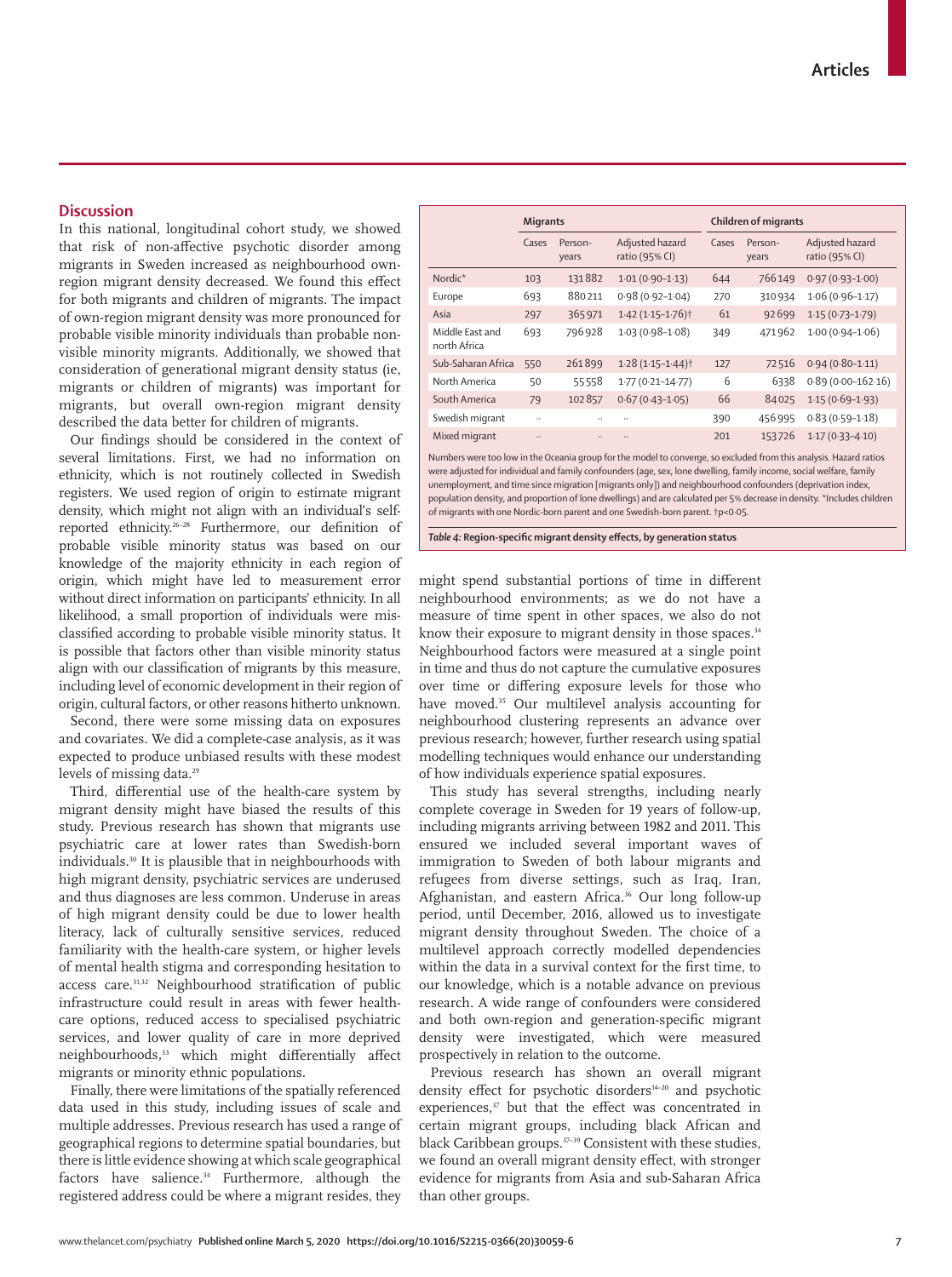Our finding that the migrant density effect was similar in migrants and children of migrants contradicts a Danish study that found stronger neighbourhood ethnic density effects for children of migrants than migrants.<sup>1</sup> There were methodological differences between the studies that might explain these disparate results. The Danish study was based on a smaller cohort of 90476 migrants and their children, compared with the 468223 included in our study. The Danish study used parish areas (3500 residents) whereas our study used smaller neighbourhoods (median of 726 residents). There were some differences in how we classified regions and calculated migrant density. The Danish study did not account for the multilevel nature of these data in the analysis. These divergent results could be partially explained by different national approaches to migration and integration in Sweden and Denmark; however, these countries are similar in other ways, so this is unlikely to fully account for the observed differences. Considering these contrasting results by generation status, more research is needed to reach a consensus.

There are many aspects of the neighbourhood that could explain elevated risk of psychotic disorders in some migrant groups. Previous research has highlighted the importance of population density and neighbourhood deprivation as explanatory factors for elevated psychotic disorders in migrant groups. As migrants are more likely to reside in urban areas, and urbanicity has been linked to increased rates of psychotic disorders,<sup>40</sup> we controlled for population density. Neighbourhood deprivation could also play a role in the patterning of psychosis risk, as residential segregation by socioeconomic status and ethnicity is persistent in many cities,<sup>13</sup> and migrants and minority ethnic groups are more likely to live in deprived neighbourhoods owing to limited socioeconomic resources and structural racism.<sup>41-43</sup> Thus, we controlled for neighbourhood deprivation to ensure the propensity for migrant groups to reside in more deprived neighbourhoods did not account for our findings.

It is plausible that the observed migrant density effect is due to aspects of the neighbourhood social environment, including the impact of social support, social stress, experiences of inclusion or exclusion, and experiences of discrimination and racism. Migrant density might work through psychosocial pathways $12$  to provide increased social support, enhance feelings of inclusion, and buffer individuals from experiences of racism and discrimination. While family members comprise an important source of social support and social capital,<sup>44</sup> relationships with friends and neighbours can contribute to a wider sense of inclusion and belonging. Migrants moving to areas with a high concentration of individuals from the same region could experience a greater sense of belonging, feel connected to others, and have access to emotional and practical support.<sup>45</sup> Furthermore, living in areas of low ethnicity density could lead to the perception of being different from one's social environment, contributing to higher levels of social stress, and more frequent

experiences of discrimination.<sup>21,22</sup> Previous research has shown lower rates of reported discrimination and low social support among minority ethnic individuals living in areas of high migrant density.<sup>38</sup> The direct experience of discrimination has been shown to affect health, but also the fear of racisim<sup>46</sup> and perceived discrimination<sup>47</sup> can have detrimental effects on mental health. Our findings of a protective migrant density effect among probable visible minority migrants could be due to reduced exposure to racism, discrimination, or feelings of isolation and otherness, although this was not found for children of migrants.<sup>22,48</sup>

Our results align with a proposed neurobiological pathway to psychotic disorders via alterations to threat perception.47,49–51 Using functional MRI, McCutcheon and colleagues<sup>52</sup> showed increased amygdala responses to outgroup faces for both black and white ethnic groups, with evidence that this was more pronounced for those from residential areas with low own-region ethnicity. Minority ethnic groups, particularly those living in areas of low own-region migrant density, might have more frequent exposure to outgroup faces, corresponding to heightened amygdala responses.53 The greater outgroup contact in dayto-day life for visible minority individuals and the neurobiological response to threat experiences are consistent with our observation of highest risk among probable visible minority living in areas of low migrant density.

In conclusion, we found evidence that migrant density reduced the risk of psychotic disorders for migrants and children of migrants. Generation-specific density was more strongly associated with reduced risk of psychotic disorder for migrants, for whom having neighbours with a shared migration experience, language, or culture could be important. For children of migrants who were born in Sweden and thus face fewer linguistic and cultural barriers to integration than their parents, generationspecific density was less important than overall migrant density. The protective effect of migrant density was pronounced for probable visible minority migrants and children of migrants but not for probable non-visible minority individuals. While these findings largely align with previous studies, this study shows unique patterns of risk by generation status; further research is warranted to understand the underlying mechanisms of the migrant density effect.

#### **Contributors**

JD, JBK, GL, A-CH, and CD were involved in study conception and design. JD extracted the data and completed the data analysis. JD, JBK, GL, A-CH, and CD contributed to data interpretation. JD wrote the first draft and all authors commented on the manuscript and provided input on the final manuscript.

#### **Declaration of interests**

JBK reports grants from the Wellcome Trust and Royal Society and GL reports grants from University College London, during the conduct of the study. The remaining authors declare no competing interests.

#### **Acknowledgments**

This work was supported by a Sir Henry Dale Fellowship jointly funded by the Wellcome Trust and the Royal Society (grant number: 101272/Z/13/Z to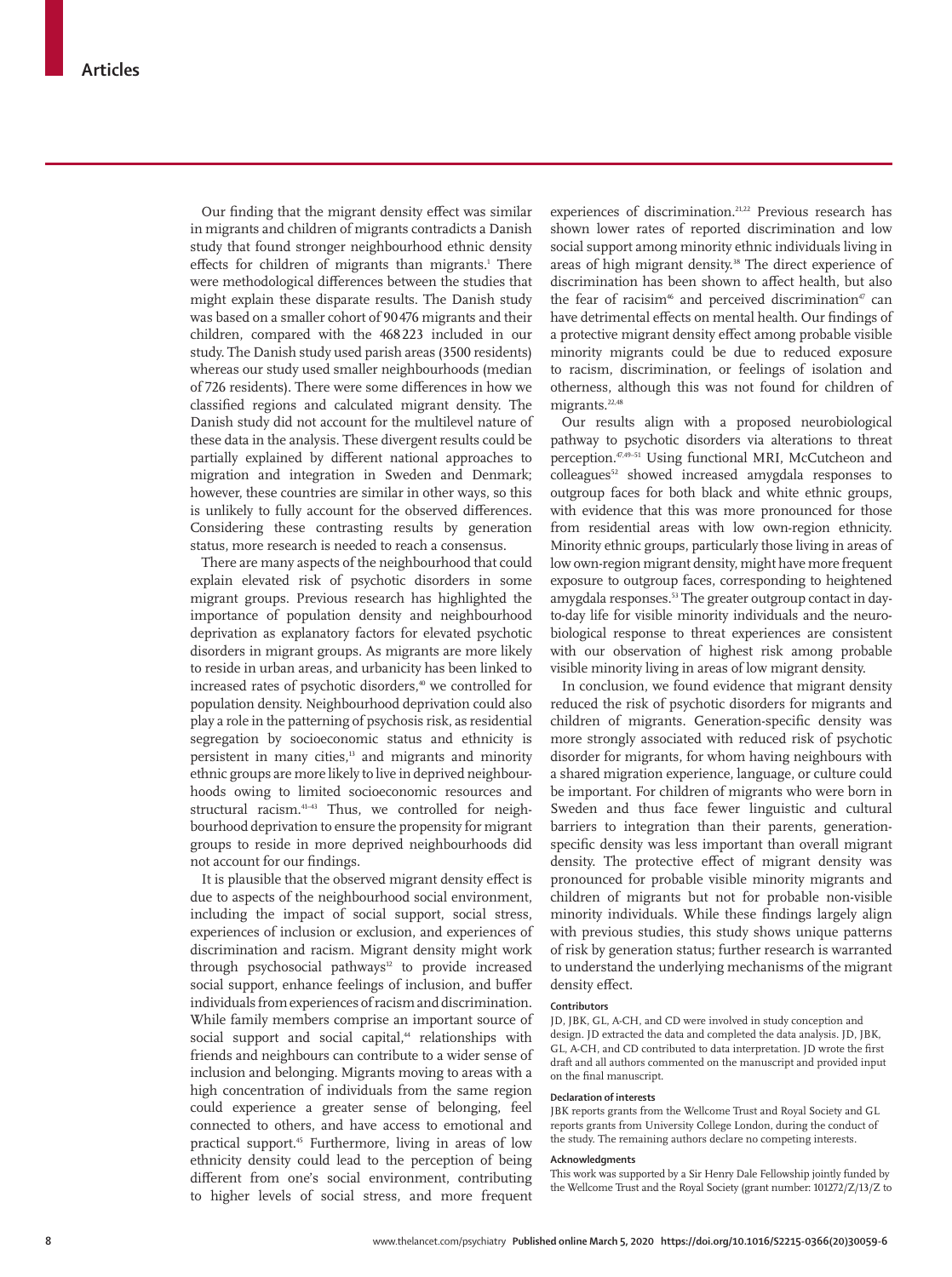JBK), by Mental Health Research UK (to JD), and by a UCL Overseas Research Scholarship (to JD). JD, GL, and JBK are also supported by the National Institute for Health Research, University College London Hospital, Biomedical Research Centre. This research was also supported by the Swedish Research Council (grant number: 523-2010-1052 to CD) and FORTE (grant number 2014-1430; 2014-2678 to A-CH).

#### **References**

- 1 Schofield P, Thygesen M, Das-munshi J, et al. Neighbourhood ethnic ww *Schizophr Res* 2018; **195:** 501–05.
- 2 Dykxhoorn J, Hollander A-C, Lewis G, Magnusson C, Dalman C, Kirkbride JB. Risk of schizophrenia, schizoaffective, and bipolar disorders by migrant status, region of origin, and age-at-migration: a national cohort study of 1·8 million people. *Psychol Med* 2019: **49:** 2354–63.
- 3 Cantor-Graae E, Selten J-P. Schizophrenia and migration: a metaanalysis and review. *Am J Psychiatry* 2005; **162:** 12–24.
- 4 Bourque F, Van Der Ven E, Malla A. A meta-analysis of the risk for psychotic disorders among first- and second-generation immigrants. *Psychol Med* 2011; **41:** 897–910.
- 5 Pedersen CB, Cantor-Graae E. Age at migration and risk of schizophrenia among immigrants in Denmark: a 25-year incidence study. *Am J Psychiatry* 2012; **169:** 1117–18.
- Veling W. Ethnic minority position and risk for psychotic disorders. *Curr Opin Psychiatry* 2013; **26:** 166–71.
- Kirkbride JB, Hollander A-C, Anderson KK, et al. Migration and risk of psychosis in the Canadian context. *CMAJ* 2015; **187:** 637–38.
- 8 Smith GN, Boydell J, Murray RM, et al. The incidence of schizophrenia in European immigrants to Canada. *Schizophr Res* 2006; **87:** 205–11.
- 9 Bresnahan M, Begg MD, Brown A, et al. Race and risk of schizophrenia in a US birth cohort: another example of health disparity? *Int J Epidemiol* 2007; **36:** 751–58.
- 10 Morgan C, Knowles G, Hutchinson G. Migration, ethnicity and psychoses: evidence, models and future directions. *World Psychiatry* 2019; **18:** 247–58.
- 11 Bécares L, Shaw R, Nazroo J, et al. Ethnic density effects on physical morbidity, mortality, and health behaviors: a systematic review of the literature. *Am J Public Health* 2012; **102:** 33–66.
- 12 Shaw RJ, Atkin K, Bécares L, et al. Impact of ethnic density on adult mental disorders: narrative review. *Br J Psychiatry* 2012; **201:** 11–19.
- 13 Pickett KE, Wilkinson RG. People like us: ethnic group density effects on health. *Ethn Health* 2008; **13:** 321–34.
- 14 Termorshuizen F, Smeets HM, Braam AW, Veling W. Neighborhood ethnic density and psychotic disorders among ethnic minority groups in Utrecht City. *Soc Psychiatry Psychiatr Epidemiol* 2014; **49:** 1093–102.
- Veling W, Susser E, Van Os J, Mackenbach JP, Selten JP, Hoek HW. Ethnic density of neighborhoods and incidence of psychotic disorders among immigrants. *Am J Psychiatry* 2008; **165:** 66–73.
- 16 Boydell J, Os J Van, Mckenzie K, et al. Incidence of schizophrenia in ethnic minorities in London: ecological study into interactions with environment. *BMJ* 2001; **323:** 1336–38.
- 17 Kirkbride JB, Morgan C, Fearon P, Dazzan P, Murray RM, Jones PB. Neighbourhood-level effects on psychoses: re-examining the role of context. *Psychol Med* 2007; **37:** 1413–25.
- 18 Kirkbride JB, Boydell J, Ploubidis G, et al. Testing the association between the incidence of schizophrenia and social capital in an urban area. *Psychol Med* 2008; **38:** 1083–94.
- Schofield P, Ashworth M, Jones R, Ethnic isolation and psychosis: re-examining the ethnic density effect. *Psychol Med* 2011; **41:** 1263–69.
- 20 Schofield P, Thygesen M, Das-Munshi J, et al. Ethnic density, urbanicity and psychosis risk for migrant groups—a population cohort study. *Schizophr Res* 2017; **190:** 82–87.
- 21 Bécares L, Nazroo J, Jackson J, Heuvelman H. Ethnic density effects on health and experienced racism among Caribbean people in the US and England: a cross-national comparison. *Soc Sci Med* 2012; **75:** 2107–15.
- 22 Bécares L, Nazroo J, Stafford M. The buffering effects of ethnic density on experienced racism and health. *Health Place* 2009; **15:** 670–78.
- 23 Rutström I, EPiCSS group. Psychiatry Sweden—the register linkage. Karolinksa Institutet. 2019. https://ki.se/en/phs/psychiatrysweden-the-register-linkage-epicss-group (accessed Jan 20, 2020).
- 24 Dalman C, Broms J, Cullberg J, Allebeck P. Young cases of schizophrenia identified in a national inpatient register. *Soc Psychiatry Psychiatr Epidemiol* 2002; **37:** 527–31.
- 25 Hollander A-C, Dal H, Lewis G, Magnusson C, Kirkbride JB, Dalman C. Refugee migration and risk of schizophrenia and other non-affective psychoses: cohort study of 1·3 million people in Sweden. *BMJ* 2016; **352:** i1030.
- 26 Gomez SL, Kelsey JL, Glaser SL, Lee MM, Sidney S. Inconsistencies between self-reported ethnicity and ethnicity recorded in a health maintenance organization. *Ann Epidemiol* 2005; **15:** 71–79.
- 27 Porter M, Todd A, Zhang L. Ethnicity or cultural group identity of pregnant women in Sydney, Australia: is country of birth a reliable proxy measure? *Women Birth* 2016; **29:** 168–71.
- Saunders CL, Abel GA, El Turabi A, Ahmed F, Lyratzopoulos G. Accuracy of routinely recorded ethnic group information compared with self-reported ethnicity: evidence from the English Cancer Patient Experience survey. *BMJ Open* 2013; **3:** e002882.
- 29 Dong Y, Peng C-YJ. Principled missing data methods for researchers. *Springerplus* 2013; **2:** 222.
- 30 Hollander A-C, Dalman C. Utrikesfödda använder mindre psykiatrisk vård än svenskfödda de första åren i Sverige. *Lakartidningen*. Jan 14, 2020. http://lakartidningen.se/Klinik-ochvetenskap/Temaartikel/2020/01/Utrikesfodda-anvander-mindrepsykiatrisk-vard-an-svenskfodda-de-forsta-aren-i-Sverige/ (accessed Jan 20, 2020).
- 31 Whitley R, Kirmayer LJ, Groleau D. Understanding immigrants' reluctance to use mental health services: a qualitative study from Montreal. *Can J Psychiatry* 2006; **51:** 205–09.
- 32 Derr AS. Mental health service use among immigrants in the United States: a systematic review. *Psychiatr Serv* 2016; **67:** 265–74.
- 33 Hussein M, Diez Roux A V, Field RI. Neighborhood socioeconomic status and primary health care: usual points of access and temporal trends in a major US urban area. *J Urban Health* 2016; **93:** 1027–45.
- 34 Zhang Z, Manjourides J, Cohen T, Hu Y, Jiang Q. Spatial measurement errors in the field of spatial epidemiology. *Int J Health Geogr* 2016; **15:** 21.
- Price C, Dalman C, Zammit S, Kirkbride JB. Association of residential mobility over the life course with nonaffective psychosis in 1·4 million young people in Sweden. *JAMA Psychiatry* 2018; **75:** 1128–36.
- 36 Migrationsverket. Sweden and migration. 2018. https://sweden.se/ migration (accessed Oct 29, 2018).
- Halpern D, Nazroo J. The ethnic density effect: results from a national community survey of England and Wales. *Int J Soc Psychiatry* 2000; **46:** 34–46.
- 38 Das-Munshi J, Bécares L, Boydell JE, et al. Ethnic density as a buffer for psychotic experiences: findings from a national survey (EMPIRIC). *Br J Psychiatry* 2012; **201:** 282–90.
- 39 Bécares L. Ethnic density effects on psychological distress among Latino ethnic groups: an examination of hypothesized pathways. *Health Place* 2014; **30:** 177–86.
- March D, Hatch SL, Morgan C, et al. Psychosis and place. *Epidemiol Rev* 2008; **30:** 84–100.
- 41 Williams DR, Collins C. Racial residential segregation: a fundamental cause of racial disparities in health. *Public Health Rep* 2001; **116:** 404–16.
- 42 Musterd S. Social and ethnic segregation in Europe: levels, causes, and effects. *J Urban Aff* 2005; **27:** 331–48.
- 43 Quillian L. Segregation and poverty concentration: the role of three segregations. *Am Sociol Rev* 2012; **77:** 354–79.
- 44 Dykxhoorn J, Hollander A-C, Lewis G, Dalman C, Kirkbride JB. Family networks during migration and risk of non-affective psychosis: a population-based cohort study. *Schizophr Res* 2019; **208:** 268–75.
- 45 Straiton ML, Ledesma HML, Donnelly TT. A qualitative study of Filipina immigrants' stress, distress and coping: the impact of their multiple, transnational roles as women. *BMC Womens Health* 2017; **17:** 72.
- 46 Karlsen S, Nazroo JY. Fear of racism and health.
- *J Epidemiol Community Health* 2004; **58:** 1017–18. 47 Veling W, Pot-Kolder R, Counotte J, van Os J, van der Gaag M. Environmental social stress, paranoia and psychosis liability: a virtual reality study. *Schizophr Bull* 2016; **42:** 1363–71.